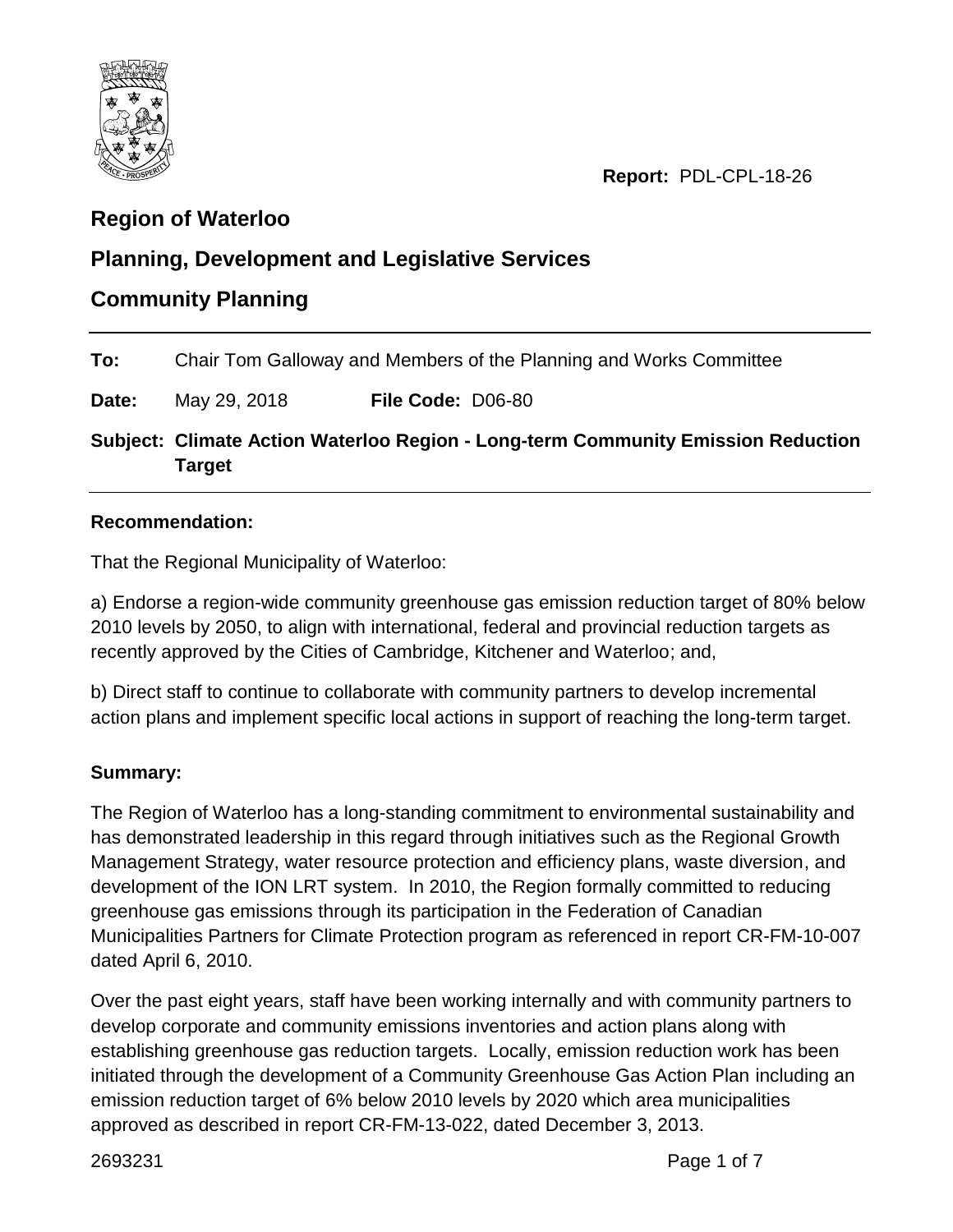More recently, the Community Energy Investment Strategy for Waterloo Region (report PDL-CPL-18-06, dated February 27, 2018) was supported by all area municipalities which includes an estimated impact of implementing 22 local opportunities that will reduce GHG emissions by approximately 54% by the year 2041. These action oriented plans support projects that aim to reduce GHG emissions locally including promoting use of public transit services, making the Region more electric vehicle (EV) friendly, supporting community car share and bike share programs, promoting energy conservation incentive programs, supporting local energy generation projects, achieving green building standards, and diverting organics waste.

On June 6, 2017 Regional Council received an update from ClimateActionWR entitled Our Progress Our Path which showed that overall community greenhouse gas emissions decreased in Waterloo Region by approximately 5% between 2010 and 2015 as described in report PDL-CPL-17-14. At this time, Regional Council also approved the recommendation for Regional staff to continue to participate with other community partners in the engagement process to establish a long-term community greenhouse gas (GHG) reduction target for further consideration by Council in 2018.

A greenhouse gas emissions reduction target of 80% below 2010 levels by 2050 has been adopted internationally, federally, provincially as well as many other municipalities. The Cities of Cambridge, Kitchener and Waterloo have recently approved this same target during April and May 2018. Through consultations, the Area Townships also voiced general support for the target. Community consultations along with scientific evidence indicates that this broadly supported target is also suitable for Waterloo Region. In addition to the direct benefits of reduced GHG emission, working towards this ambitious target will support economic development opportunities in the clean tech sector, reinforce community resiliency through local energy investments, improve air quality and human health, and support the creation of more livable and walkable communities.

It is anticipated, given the current macro economic, global market, and wide scale policy trends, the majority of the proposed emissions reduction will be achieved through forces external to the Region such as carbon pricing and the increasing global investment in renewable energy sources and adoption of electric vehicles. Although there is a degree of uncertainty related to endorsing a long-range target, due to multiple opportunities for political change at the provincial, national and global level, there are also future opportunities to revisit progress made towards achieving the target and re-focus the action plan as necessary.

Next steps will include a community engagement process to develop the next Climate Action Plan beyond the current plan which reaches 2020. The next Climate Action Plan will build on the work included within the Community Energy Investment Strategy including further engagement of local stakeholders to achieve community ownership of the plan and its implementation.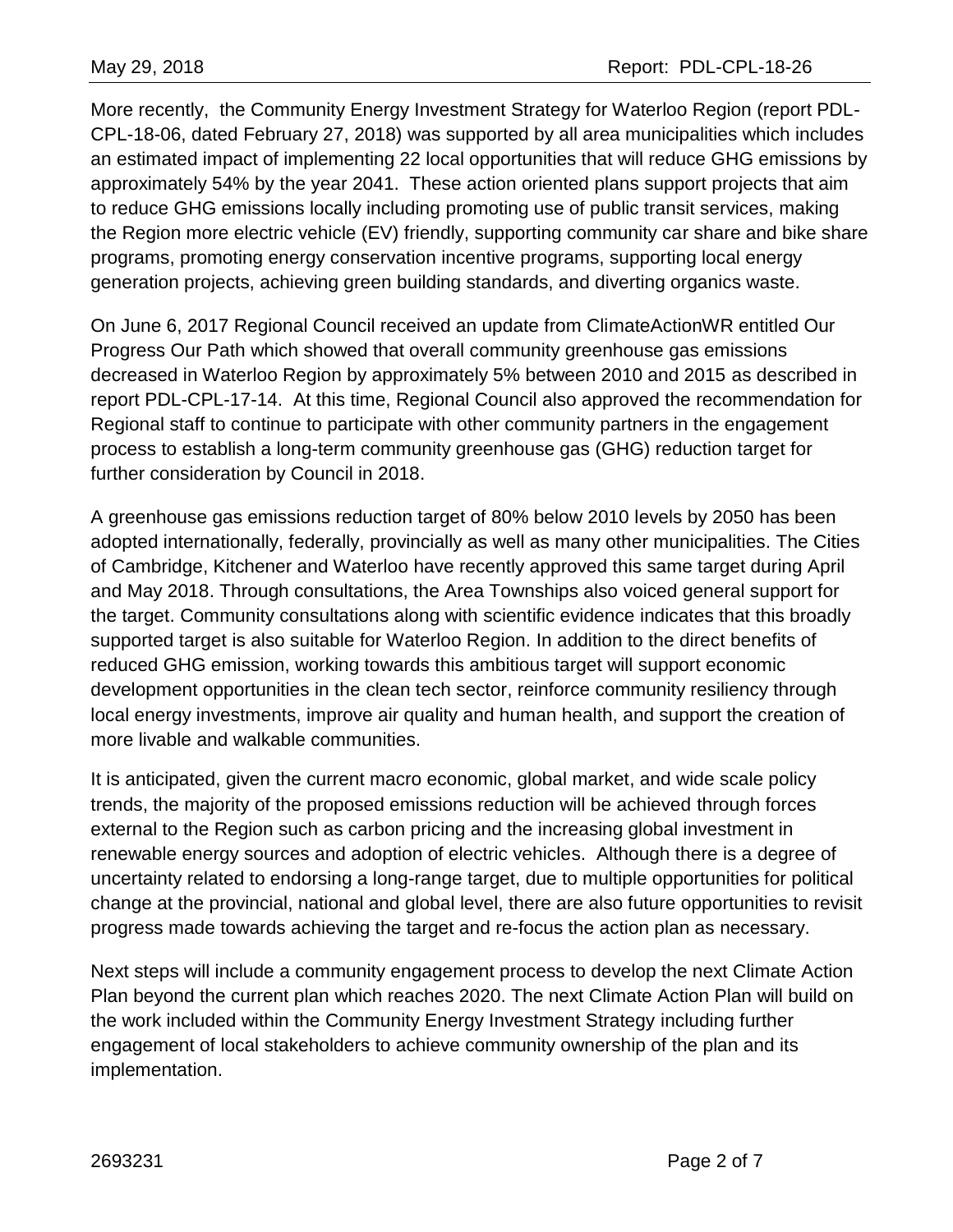## **Report:**

## **Background**

The Region of Waterloo has a long-standing commitment to environmental sustainability and has demonstrated leadership in this regard through numerous initiatives, programs and plans. Examples of these include the Regional Growth Management Strategy, water resource protection and efficiency plans, waste diversion and effective landfill management, transportation demand management, and development of the ION LRT system. Many of these initiatives help directly or indirectly curb harmful emissions to the environment by influencing local land use planning, transportation choice, responsible use of energy, and natural resource conservation.

In 2010, the Region formally committed to reducing greenhouse gas emissions through the Federation of Canadian Municipalities Partners for Climate Protection program as referenced in report CR-FM-10-007 dated April 6, 2010. Participation in this program includes developing corporate and community emissions inventories and action plans, and establishing greenhouse gas reduction targets. Over the past eight years, staff have been working internally and with community partners to effectively reduce emissions at both the corporate and community scale.

The ClimateActionWR is a collaborative that was established to develop a community-scale Climate Action Plan for Waterloo Region as part of the national Federation of Canadian Municipalities climate program. ClimateActionWR is led by Sustainable Waterloo Region and REEP Green Solutions and supported by the Cities of Cambridge, Kitchener, and Waterloo, and the Regional Municipality of Waterloo whom jointly fund ClimateActionWR.

In 2013, the City Councils of Cambridge, Kitchener and Waterloo, as well as Regional Council, unanimously passed recommendations to approve the [Climate Action Plan](http://www.climateactionwr.ca/learn-more/documents/) and commit to a community GHG reduction target of 6% below 2010 levels by 2020 as reflected in report CR-FM-13-022, dated December 3, 2013. In 2015, FCM awarded the ClimateActionWR partners a Sustainable Communities award for their collaboration model and progressive action planning process.

On June 6, 2017 Regional Council received an update from ClimateActionWR entitled Our Progress, Our Path, which showed that overall greenhouse gas emissions decreased in Waterloo Region by approximately 5% between 2010 and 2015 as described in report PDL-CPL-17-14. At this time, Regional Council also approved the recommendation for Regional staff to continue to participate as a collaborative partner in the upcoming engagement process to establish a long-term community greenhouse gas reduction target for further consideration by Council in 2018. This report outlines the findings of the community consultation and recommends a long-term community GHG emission reduction target for Waterloo Region.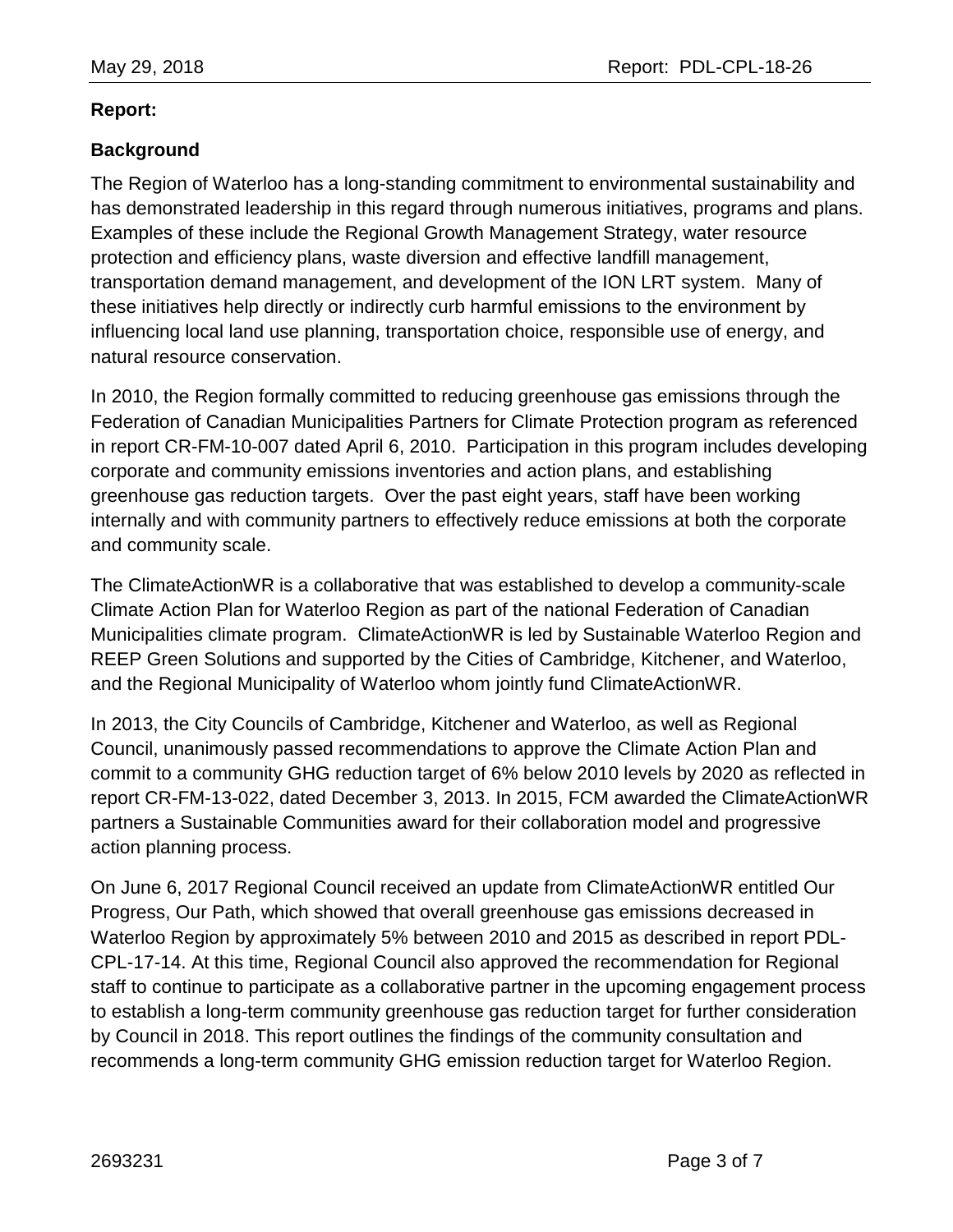#### **Rationale for Establishing a Long-Term GHG Emissions Reduction Target**

Scientific evidence indicates that if global average temperatures rise more than  $2^{\circ}C$  by the end of the century, subsequent severe weather events and catastrophic change will be irreversible. The United Nations Framework Convention on Climate Change found that global GHG emissions must be net-zero by 2060-2080 to keep temperatures from rising.

Canada, along with 175 other countries, has ratified the United Nations Paris Climate Accord, committing to an emissions reduction target of 80% below 1990 levels by 2050. The provincial government has set this same target. During March and April of 2018, the Cities of Cambridge, Kitchener, and Waterloo attained Council approval of the recommended reduction target of 80% by 2050. Through consultations, the Area Townships also voiced general support for the target. Other municipalities such as London, Durham, Peel, Hamilton, and Toronto, plus several others across Canada have also adopted this same target.

Community consultation as well as scientific evidence indicates that the broadly supported target of 80 % below 2010 levels by 2050 is also suitable for Waterloo Region. Alignment with local Area Municipal, provincial, federal and international targets will be important moving forward to show leadership and collaboration, and to be eligible for federal and provincial funding competitions which are prioritizing applications that meet or exceed deep emissions reduction targets.

#### **Public Support**

A recent national survey by Abacus Data found the vast majority of voters believe action must be taken on climate change. The poll found 85 per cent of Canadians are convinced the consequences of not taking action on climate change will result in catastrophic, very severe or severe consequences. The online survey of 1,534 Canadians also indicated that 87 per cent people think there is plenty of evidence that emissions can be cut.

Locally, in August 2016 more than 300 people, including local members of parliament, attended a town hall meeting on national climate change planning and in support of the United Nations Paris Climate Accord. At that time, many residents encouraged staff to pursue local government approval of the Paris Climate Agreement target. During 2017, statistically representative polling conducted in Waterloo Region found that 89% of residents believe climate change is a significant issue.

Most recently, community consultations conducted by ClimateActionWR show strong support for an ambitious long-term emission reduction target. Between July and November, 2017 ClimateActionWR heard from more than 1800 people across Waterloo Region and found that 85% of participants indicated support for a reduction target of 50% - 100% by the year 2050.

#### **Meeting the Reduction Target**

At first glance, an absolute GHG reduction of 80% below 2010 levels by 2050 seems like a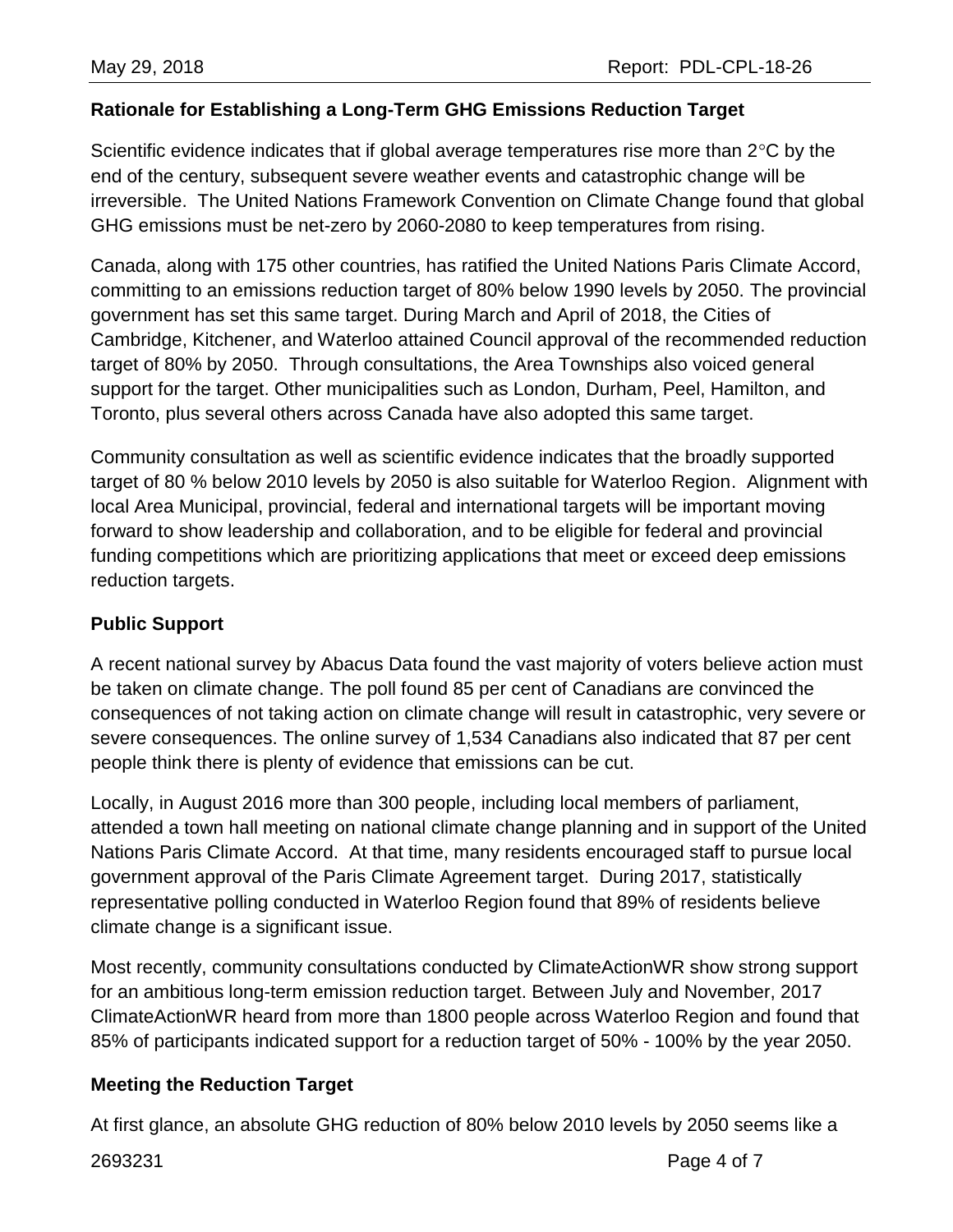significant challenge. However, emissions from activities within communities are expected to decline substantially over the next several decades from the influence of macro economic and global market transitions along with wide scale policy direction.

Examples of these broader external influences include:

- carbon pricing that will favour renewable energy and support of cleaner lower emission industrial technological advancements;
- global investment in renewable energy generation has surpassed investment in non-renewable fossil fuels for five years in a row and this trend is expected to continue in the future;
- significant decreases in the cost of related energy technologies such as stationary batteries that can store energy from solar panels and other renewable energy sources;
- increased production of electric and hydrogen powered vehicles, and an increasing number of countries placing bans on the sale of vehicles that burn fossil fuels; and
- continually progressive changes to the building code related to energy efficiency in Ontario, other provinces and the United States which are expected to move towards requiring all new buildings to achieve net-zero emissions by about 2030.

The majority of the proposed 80% GHG emission reduction is expected to result from these kinds of macro-trends and external market forces. As these influences are occurring at international, national, and/or provincial scales, communities within Ontario will be on the same level playing field in terms of economic development and competitiveness. Municipalities recognize that their ability to meet a municipal GHG emissions target is subject to a degree of uncertainty, due to future political changes at the provincial, national and global level. Over the next thirty-two years there will be many political changes as well as many opportunities to revisit progress made towards achieving the GHG reduction target and refocus the action plan as necessary.

Locally, the Community Energy Investment Strategy for Waterloo Region, recently supported by all area municipalities, includes an estimated impact of implementing 22 local opportunities that will reduce GHG emissions by approximately 54% by 2041. The opportunities identified within the Strategy have the added benefit of an estimated 39% reduction in imported energy resources and over \$800 million annually in energy expenditures staying within the region through conservation and efficiency savings along with local energy generation serving the needs within Waterloo Region.

Progress is already being made within the Region to reduce GHG emissions through projects including promoting use of inter- and intra-regional public transit services, making the Region more electric vehicle (EV) friendly, supporting community car share and bike share programs, providing energy conservation incentive programs, supporting local energy generation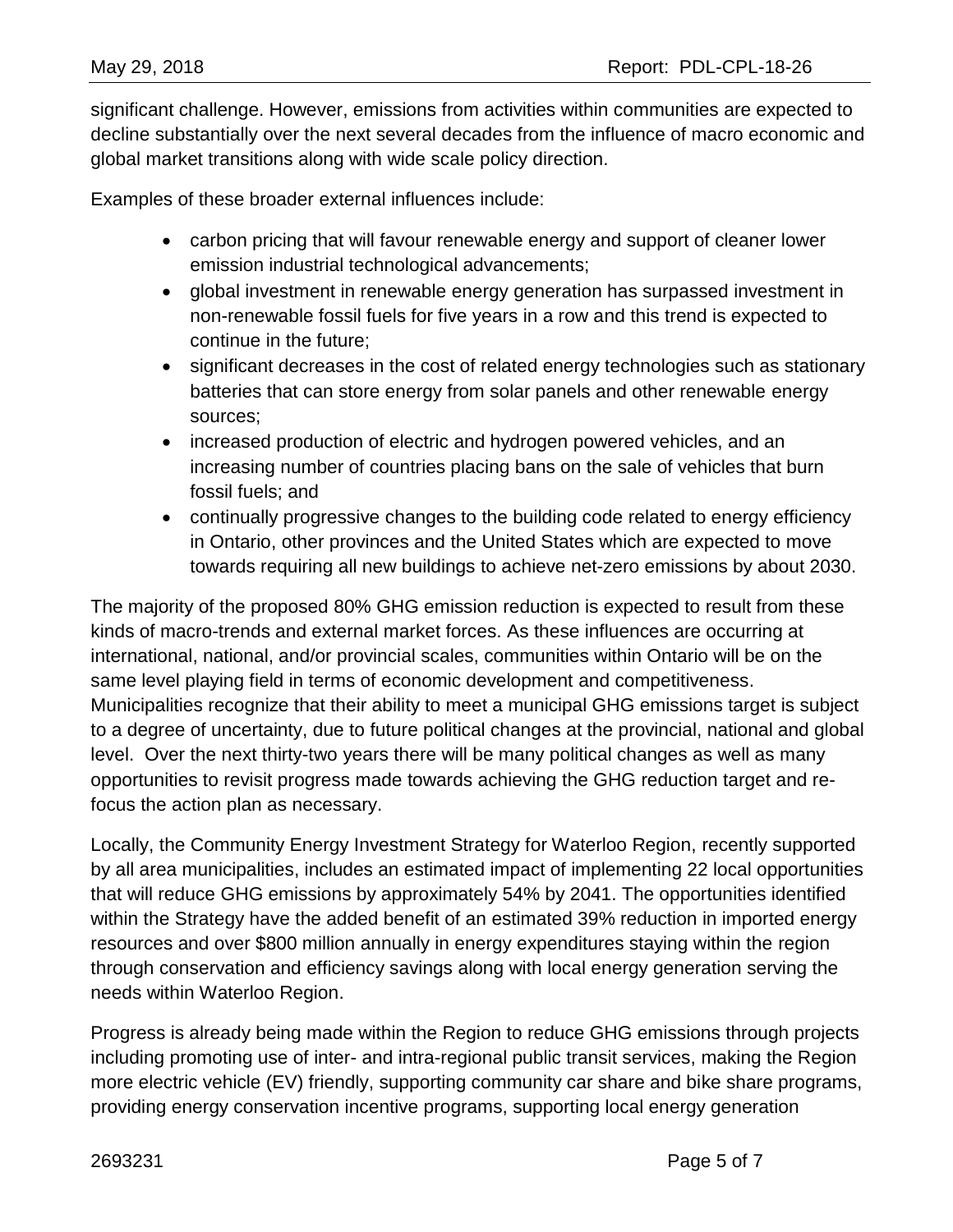projects, achieving green building standards, and diverting organics waste.

In order to remain economically competitive in a transitioning economy, Waterloo Region needs to embrace local opportunities to reduce GHG emissions and show leadership to help gain market share in the rapidly expanding clean tech sector. From an economic standpoint, the global clean tech sector is expected to triple in value between 2014 and 2020, reaching \$3 trillion. An aggressive emission reduction target makes a clear statement to support clean tech growth and can be used to help attract investment in progressive market-based solutions.

Achieving an ambitious target will bring many additional benefits to the community. Policies and investments that support additional emissions reductions, in areas like local energy investment, transportation, and land use planning go beyond the fight against climate change. Investment in local energy brings economic benefits and adds resiliency to our energy system. Reduced emissions improves air quality and other health outcomes. Building more liveable, walkable communities improves quality of life for local citizens, and makes the community a more attractive location for businesses and the employees that drive them forward.

## **Next Steps**

Pending Council's endorsement of the target ClimateActionWR, area municipalities and community partners plan to follow a backcasting action planning approach to meet the target. This approach begins with identifying a goal and is followed by a series of shorter-term incremental plans that work toward achieving that goal. Next steps will include a process to design the next Climate Action Plan. This will build on the work completed within the Community Energy Investment Strategy, which identifies the impact of a number of energy and emission actions out to the year 2041. The process will also further engage local stakeholders to achieve community ownership of the plan and its implementation. Staff will report back to Council on the progress as collaborative work between the partners continues.

#### **Area Municipal Consultation/Coordination**

Staff at the Region and Area Municipalities have worked collaboratively with ClimateActionWR in the preparation of this report.

#### **Corporate Strategic Plan**

This report addresses the Focus Area Environment and Sustainable Growth within the Region's Corporate Strategic Plan specifically with respect to Strategic Objective 3.3 Enhance efforts to improve air quality and Action 3.3.2 Work with local stakeholders to continue to reduce emissions of greenhouse gases (GHGs) at a Community Scale and consider establishing a long-term GHG reduction target.